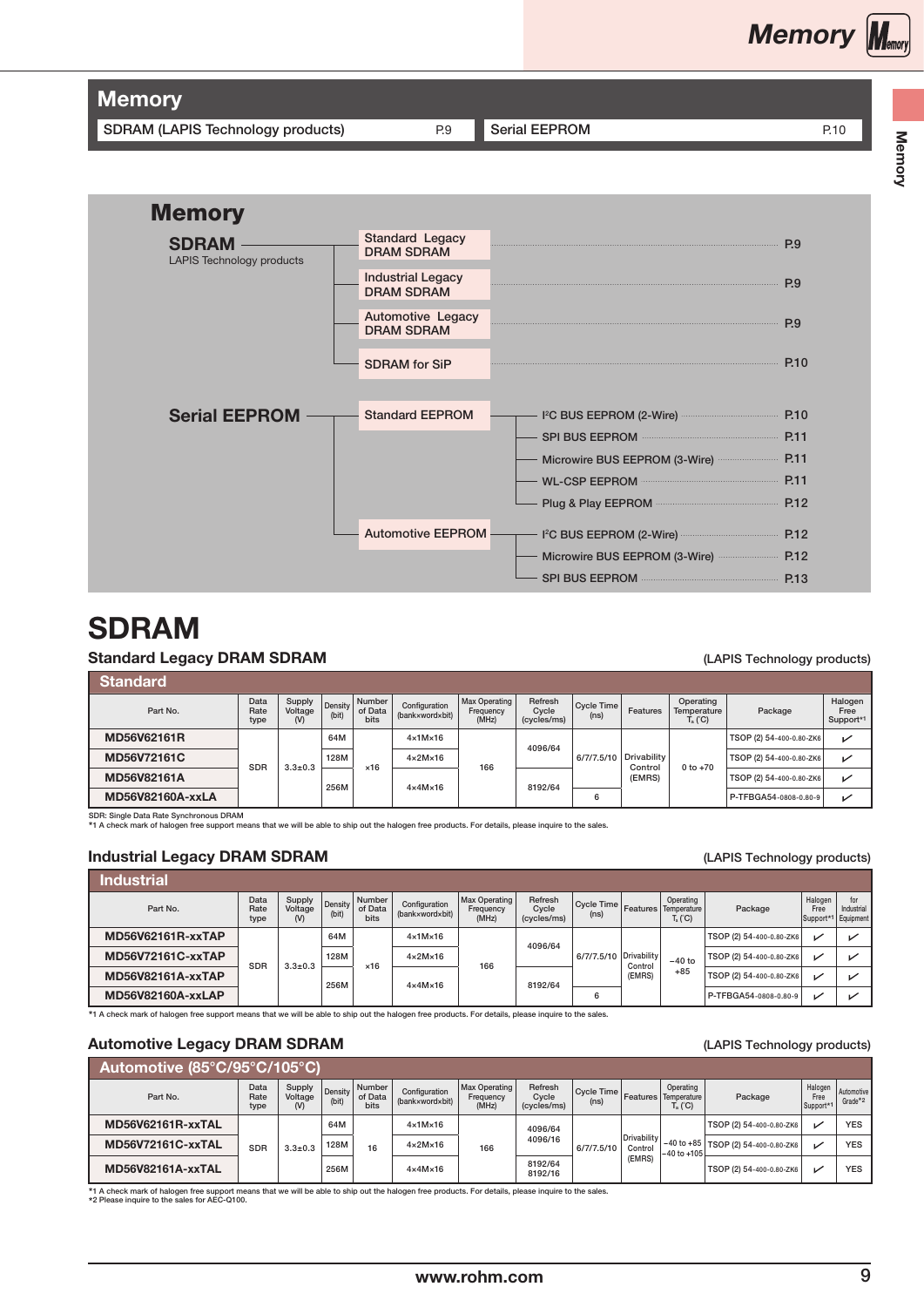<span id="page-1-0"></span>

# SDRAM for SiP (LAPIS Technology products)

| <b>Standard</b>          |                   |                  |                               |                                  |                                    |                                     |                                 |                                        |            |
|--------------------------|-------------------|------------------|-------------------------------|----------------------------------|------------------------------------|-------------------------------------|---------------------------------|----------------------------------------|------------|
| Part No.                 | Supply<br>Voltage | Density<br>(bit) | Number of Data<br><b>bits</b> | Configuration<br>(bankxwordxbit) | MaxOperating<br>Frequency<br>(MHz) | <b>Refresh Cycle</b><br>(cycles/ms) | Cycle Time<br>(n <sub>s</sub> ) | Operating<br>Temperature<br>$T_i$ (°C) | Features   |
| MD56V62160R-xxWBP        |                   | 64M              | $\times$ 16                   | $4 \times 1$ M $\times 16$       | 166                                | 4096/32                             | 6/7                             | $-40$ to $+125$                        | <b>KGD</b> |
| <b>MD56V72160C-xxWBP</b> | $3.3 \pm 0.3$     | 128M             |                               | $4 \times 2M \times 16$          |                                    |                                     | 6/7/7.5/10                      |                                        |            |

# Serial EEPROM

# Standard EEPROM

|             |                                                                                                       |                  |        |                          |                    |        |                          | I <sup>2</sup> C BUS EEPROM (2-Wire) BR24Gxxx-3 series (SCL Frequency=400kHz) |         |                   |                |                           |                         |                      |                   |                    |                 |                      |
|-------------|-------------------------------------------------------------------------------------------------------|------------------|--------|--------------------------|--------------------|--------|--------------------------|-------------------------------------------------------------------------------|---------|-------------------|----------------|---------------------------|-------------------------|----------------------|-------------------|--------------------|-----------------|----------------------|
|             |                                                                                                       |                  |        |                          | Package and Suffix |        |                          |                                                                               | Density | <b>Bit Format</b> | Supply         | Current Consumption (Max) |                         | <b>Write Cycle</b>   | <b>SCL</b>        | Operating          | Endurance       | Data                 |
|             | Part No.                                                                                              | SOP <sub>8</sub> | SOP-J8 | SSOP-B8                  | <b>TSSOP-B8</b>    | MSOP8  | TSSOP-B8J                | VSON008X2030                                                                  | (bit)   | (word×bit)        | Voltage<br>(V) | Operating Standby<br>(mA) | $(\mu A)$               | Time<br>$(Max)$ (ms) | Frequency<br>(Hz) | Temperature<br>(C) | (times)         | Retention<br>(years) |
|             | <b>BR24G01</b>                                                                                        | $F-3$            | $FJ-3$ | $FV-3$                   | FVT-3              | FVM-3  | FVJ-3                    | NUX-3                                                                         | 1K      | $128\times8$      | 1.6 to 5.5     | $\overline{2}$            | $\overline{2}$          | 5                    | 400k              |                    |                 |                      |
|             | <b>BR24G02</b>                                                                                        | $F-3$            | $FJ-3$ | $FV-3$                   | FVT-3              | FVM-3  | FVJ-3                    | $NUX-3$                                                                       | 2K      | 256×8             | 1.6 to 5.5     | $\overline{2}$            | $\overline{2}$          | 5                    | 400k              |                    |                 |                      |
|             | <b>BR24G04</b>                                                                                        | $F-3$            | $FJ-3$ | $FV-3$                   | FVT-3              | FVM-3  | FVJ-3                    | NUX-3                                                                         | 4Κ      | $512\times8$      | 1.6 to 5.5     | $\overline{2}$            | $\overline{2}$          | 5                    | 400k              |                    |                 |                      |
|             | <b>BR24G08</b>                                                                                        | $F-3$            | $FJ-3$ | $FV-3$                   | FVT-3              | FVM-3  | FVJ-3                    | NUX-3                                                                         | 8K      | $1K \times 8$     | 1.6 to 5.5     | $\overline{2}$            | $\overline{\mathbf{c}}$ | 5                    | 400k              |                    |                 |                      |
|             | <b>BR24G16</b>                                                                                        | $F-3$            | $FJ-3$ | $FV-3$                   | FVT-3              | FVM-3  | FVJ-3                    | NUX-3                                                                         | 16K     | $2K \times 8$     | 1.6 to 5.5     | $\overline{2}$            | $\overline{2}$          | 5                    | 400k              | $-40$ to<br>$+85$  | 10 <sup>6</sup> | 40                   |
|             | <b>BR24G32</b>                                                                                        | $F-3$            | $FJ-3$ | $FV-3$                   | FVT-3              | FVM-3  | FVJ-3                    | NUX-3                                                                         | 32K     | $4K \times 8$     | 1.6 to 5.5     | $\overline{2}$            | $\overline{2}$          | 5                    | 400k              |                    |                 |                      |
|             | <b>BR24G64</b>                                                                                        | $F-3$            | $FJ-3$ | $FV-3$                   | FVT-3              | FVM-3  | FVJ-3                    | NUX-3                                                                         | 64K     | 8K×8              | 1.6 to 5.5     | $\overline{2}$            | $\overline{2}$          | 5                    | 400k              |                    |                 |                      |
|             | <b>BR24G128</b>                                                                                       | $F-3$            | $FJ-3$ | $FV-3$                   | FVT-3              | FVM-3  | FVJ-3                    | NUX-3                                                                         | 128K    | $16K \times 8$    | 1.6 to 5.5     | 2.5                       | $\overline{2}$          | 5                    | 400k              |                    |                 |                      |
|             | <b>BR24G256</b>                                                                                       | $F-3$            | $FJ-3$ | $FV-3$                   | FVT-3              |        |                          | $\qquad \qquad -$                                                             | 256K    | 32K×8             | 1.6 to 5.5     | 2.5                       | $\overline{2}$          | 5                    | 400k              |                    |                 |                      |
|             | 12C BUS EEPROM (2-Wire) BR24Gxxx-3A series (SCL Frequency=1MHz)                                       |                  |        |                          |                    |        |                          |                                                                               |         |                   |                |                           |                         |                      |                   |                    |                 |                      |
|             | <b>BR24G01</b>                                                                                        | $F-3A$           | FJ-3A  | $\overline{\phantom{0}}$ | FVT-3A             | FVM-3A | FVJ-3A                   | NUX-3A                                                                        | 1K      | $128\times8$      | 1.7 to 5.5     | $\overline{2}$            | $\overline{2}$          | 5                    | 1M                |                    |                 |                      |
|             | <b>BR24G02</b>                                                                                        | $F-3A$           | FJ-3A  | $\overline{\phantom{0}}$ | FVT-3A             | FVM-3A | FVJ-3A                   | NUX-3A                                                                        | 2K      | 256×8             | 1.7 to 5.5     | $\overline{2}$            | $\overline{2}$          | 5                    | 1M                |                    |                 |                      |
|             | <b>BR24G04</b>                                                                                        | $F-3A$           | FJ-3A  | $\qquad \qquad -$        | FVT-3A             | FVM-3A | FVJ-3A                   | NUX-3A                                                                        | 4K      | $512\times8$      | 1.7 to 5.5     | $\overline{2}$            | $\overline{2}$          | 5                    | 1M                | –40 to             | 10 <sup>6</sup> | 40                   |
|             | <b>BR24G08</b>                                                                                        | $F-3A$           | FJ-3A  | $\overline{\phantom{0}}$ | FVT-3A             | FVM-3A | FVJ-3A                   | NUX-3A                                                                        | 8Κ      | $1K \times 8$     | 1.7 to 5.5     | $\overline{2}$            | $\overline{2}$          | 5                    | 1M                | $+85$              |                 |                      |
|             | <b>BR24G16</b>                                                                                        | $F-3A$           | FJ-3A  | $\overline{\phantom{0}}$ | FVT-3A             | FVM-3A | FVJ-3A                   | NUX-3A                                                                        | 16K     | $2K \times 8$     | 1.7 to 5.5     | $\overline{2}$            | $\overline{\mathbf{c}}$ | 5                    | 1M                |                    |                 |                      |
|             | <b>BR24G512</b>                                                                                       | $F-3A$           | FJ-3A  | -                        | FVT-3A             |        |                          |                                                                               | 512K    | 64K×8             | 1.7 to 5.5     | 4.5                       | 3                       | 5                    | 1M                |                    |                 |                      |
|             | IºC BUS EEPROM (2-Wire) BR24Gxxx-5 series (SCL Frequency=1MHz/Endurance=4million times)               |                  |        |                          |                    |        |                          |                                                                               |         |                   |                |                           |                         |                      |                   |                    |                 |                      |
|             | <b>BR24G32</b>                                                                                        | $F-5$            | $FJ-5$ |                          | $FVT-5$            | FVM-5  | $\overline{\phantom{0}}$ | $NUX-5$                                                                       | 32K     | $4K \times 8$     | 1.6 to 5.5     | $\overline{2}$            | 2.5                     | 5                    | 1M                |                    |                 |                      |
|             | <b>BR24G64</b>                                                                                        | $F-5$            | $FJ-5$ | $\overline{\phantom{0}}$ | $FVT-5$            | FVM-5  | $\overline{\phantom{0}}$ | NUX-5                                                                         | 64K     | 8K×8              | 1.6 to 5.5     | $\overline{2}$            | 2.5                     | 5                    | 1M                | $-40$ to           | $4 \times 10^6$ | 200                  |
|             | <b>BR24G128</b>                                                                                       | $F-5$            | $FJ-5$ | $\qquad \qquad -$        | FVT-5              | FVM-5  | -                        | <b>NUX-5</b>                                                                  | 128K    | $16K \times 8$    | 1.6 to 5.5     | $\overline{2}$            | 2.5                     | 5                    | 1M                | $+85$              |                 |                      |
|             | <b>BR24G256</b>                                                                                       | $F-5$            | $FJ-5$ | -                        | $FVT-5$            | FVM-5  | -                        | NUX-5                                                                         | 256K    | 32K×8             | 1.6 to 5.5     | $\overline{2}$            | 2.5                     | 5                    | 1M                |                    |                 |                      |
|             | I <sup>2</sup> C BUS EEPROM (2-Wire) BR24Gxxx-5A series (SCL Frequency=1MHz/Endurance=4million times) |                  |        |                          |                    |        |                          |                                                                               |         |                   |                |                           |                         |                      |                   |                    |                 |                      |
| <b>New/</b> | <b>BR24G512</b>                                                                                       | $F-5A$           | FJ-5A  | $\overline{\phantom{0}}$ | FVT-5A             | FVM-5A | $\overline{\phantom{0}}$ | $\overline{\phantom{0}}$                                                      | 512K    | 64K×8             | 1.6 to 5.5     | 3                         | 5                       | 3.5                  | 1M                | –40 to             |                 |                      |
| <b>New/</b> | <b>BR24G1M</b>                                                                                        | $F-5A$           | FJ-5A  | -                        | FVT-5A             |        | -                        |                                                                               | 1M      | $128K \times 8$   | 1.7 to 5.5     | 3                         | 5                       | 3.5                  | 1M                | $+85$              | $4 \times 106$  | 200                  |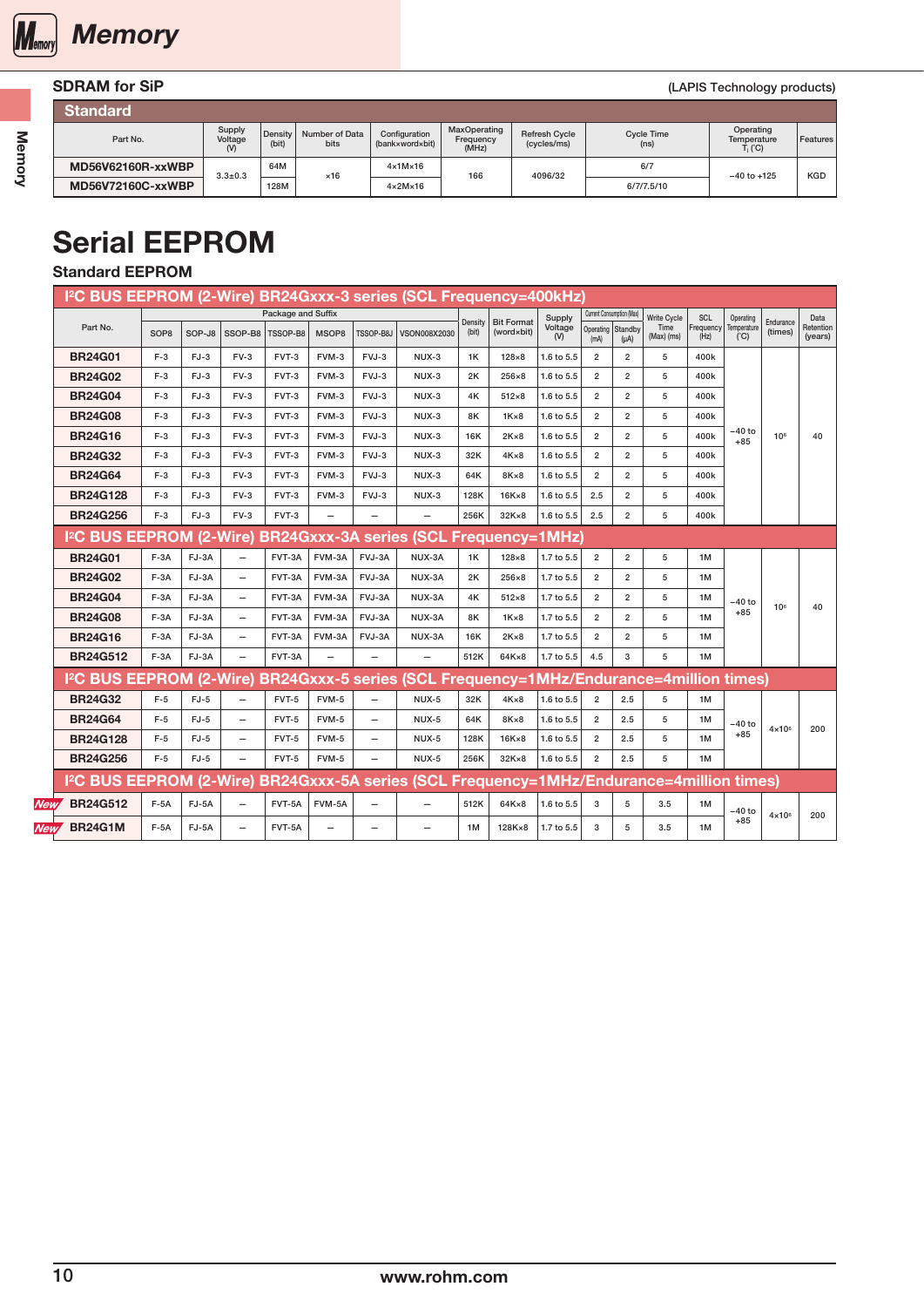<span id="page-2-0"></span>

|                                                      |                                            |                                        | Package and Suffix                |                                   |                                     |                  |                                   | Supply         | Current Consumption (Max) |                | <b>Write Cycle</b>   | Operating          |                      | Data                 |
|------------------------------------------------------|--------------------------------------------|----------------------------------------|-----------------------------------|-----------------------------------|-------------------------------------|------------------|-----------------------------------|----------------|---------------------------|----------------|----------------------|--------------------|----------------------|----------------------|
| Part No.                                             | SOP <sub>8</sub>                           | SOP-J8                                 | TSSOP-B8                          | MSOP8                             | <b>VSON008X2030</b>                 | Density<br>(bit) | <b>Bit Format</b><br>(word×bit)   | Voltage<br>(N) | Operating Standby<br>(mA) | $(\mu A)$      | Time<br>$(Max)$ (ms) | Temperature<br>(C) | Endurance<br>(times) | Retention<br>(years) |
| <b>BR25G320</b>                                      | $F-3$                                      | $FJ-3$                                 | FVT-3                             | FVM-3                             | NUX-3                               | 32K              | $4K \times 8$                     | 1.6 to 5.5     | 8                         | $\overline{2}$ | 5                    |                    |                      |                      |
| <b>BR25G640</b>                                      | $F-3$                                      | $FJ-3$                                 | FVT-3                             | FVM-3                             | NUX-3                               | 64K              | 8K×8                              | 1.6 to 5.5     | 8                         | $\overline{2}$ | 5                    |                    |                      |                      |
| <b>BR25G128</b>                                      | $F-3$                                      | $FJ-3$                                 | FVT-3                             | FVM-3                             | NUX-3                               | 128K             | $16K \times 8$                    | 1.6 to 5.5     | 8                         | $\overline{2}$ | 5                    | $-40$ to           | 10 <sup>6</sup>      | 100                  |
| <b>BR25G256</b>                                      | $F-3$                                      | $FJ-3$                                 | FVT-3                             |                                   | -                                   | 256K             | $32K\times8$                      | 1.6 to 5.5     | 8                         | $\overline{2}$ | 5                    | $+85$              |                      |                      |
| <b>BR25G512</b>                                      | $F-3$                                      | $FJ-3$                                 | FVT-3                             |                                   | -                                   | 512K             | $64K \times 8$                    | 1.8 to 5.5     | 4                         | $\mathbf{1}$   | 5                    |                    |                      |                      |
| <b>BR25G1M</b>                                       | $F-3$                                      | $FJ-3$                                 |                                   |                                   | -                                   | 1M               | 128K×8                            | 1.8 to 5.5     | 4                         | $\mathbf{1}$   | 5                    |                    |                      |                      |
| Microwire BUS EEPROM (3-Wire) BR93Gxx-3/3A/3B series |                                            |                                        |                                   |                                   |                                     |                  |                                   |                |                           |                |                      |                    |                      |                      |
| <b>BR93G46</b>                                       | $F - 3*1/$<br>$F - 3A*2/$<br>$F - 3B^{*3}$ | $FJ-3*1/$<br>$FJ-3A*2/$<br>$FJ-3B*3$   | FVT-3*1/<br>FVT-3A*2/<br>FVT-3B*3 | FVM-3*1/<br>FVM-3A*2/<br>FVM-3B*3 | NUX-3*1/<br>$NUX-3A*2/$<br>NUX-3B*3 | 1K               | 64×16<br>(128×8)                  | 1.7 to 5.5     | 3                         | $\overline{2}$ | 5                    |                    |                      |                      |
| <b>BR93G56</b>                                       | $F - 3*1/$<br>$F - 3A*2/$<br>$F - 3B^{*3}$ | $FJ-3*1/$<br>$FJ-3A*2/$<br>$FJ-3B*3$   | FVT-3*1/<br>FVT-3A*2/<br>FVT-3B*3 | FVM-3*1/<br>FVM-3A*2/<br>FVM-3B*3 | NUX-3*1/<br>NUX-3A*2/<br>NUX-3B*3   | 2K               | 128×16<br>$(256 \times 8)$        | 1.7 to 5.5     | 3                         | $\overline{2}$ | 5                    |                    |                      |                      |
| <b>BR93G66</b>                                       | $F - 3*1/$<br>$F - 3A*2/$<br>$F - 3B^{*3}$ | $FJ-3*1/$<br>$FJ-3A*2/$<br>$FJ-3B*3$   | FVT-3*1/<br>FVT-3A*2/<br>FVT-3B*3 | FVM-3*1/<br>FVM-3A*2/<br>FVM-3B*3 | $NUX-3*1/$<br>NUX-3A*2/<br>NUX-3B*3 | 4K               | 256×16<br>$(512\times8)$          | 1.7 to 5.5     | 3                         | $\overline{2}$ | 5                    | $-40$ to<br>$+85$  | 10 <sup>6</sup>      | 40                   |
| <b>BR93G76</b>                                       | $F - 3*1/$<br>$F - 3A*2/$<br>$F - 3B^{*3}$ | $FJ-3*1/$<br>$FJ-3A*2/$<br>$FJ-3B*3$   | FVT-3*1/<br>FVT-3A*2/<br>FVT-3B*3 | FVM-3*1/<br>FVM-3A*2/<br>FVM-3B*3 | NUX-3*1/<br>NUX-3A*2/<br>NUX-3B*3   | 8K               | $512\times16$<br>$(1K\times8)$    | 1.7 to 5.5     | 3                         | $\overline{2}$ | 5                    |                    |                      |                      |
| <b>BR93G86</b>                                       | $F - 3*1/$<br>$F - 3A*2/$<br>$F - 3B^{*3}$ | $FJ-3*1/$<br>$FJ - 3A*2/$<br>$FJ-3B*3$ | FVT-3*1/<br>FVT-3A*2/<br>FVT-3B*3 | FVM-3*1/<br>FVM-3A*2/<br>FVM-3B*3 | NUX-3*1/<br>NUX-3A*2/<br>NUX-3B*3   | <b>16K</b>       | $1K \times 16$<br>$(2K \times 8)$ | 1.7 to 5.5     | 3                         | $\overline{2}$ | 5                    |                    |                      |                      |

# Micro Wire BUS Pin Assignment







Rotated Pins

| Interchangeable with the   |  |
|----------------------------|--|
| <b>BR93LxxRxx-W series</b> |  |

|            | <b>WL-CSP EEPROM</b> |          |         |                 |                     |                           |                           |                                |                          |                   |                |                           |                      |                      |                    |                      |
|------------|----------------------|----------|---------|-----------------|---------------------|---------------------------|---------------------------|--------------------------------|--------------------------|-------------------|----------------|---------------------------|----------------------|----------------------|--------------------|----------------------|
|            |                      |          | Density |                 | Package             |                           |                           |                                | Pull-up                  | <b>Bit Format</b> | Supply         | Current Consumption (Max) |                      | <b>Write Cycle</b>   | Operating          | Data                 |
|            | Part No.             | I/F      | (bit)   | Package<br>Name | <b>Size</b><br>(mm) | Thickness<br>$(mm)$ (Max) | <b>Ball Pitch</b><br>(mm) | <b>RESIN</b><br><b>COATING</b> | Resister                 | (word×bit)        | Voltage<br>(V) | Operating<br>(mA)         | Standby<br>$(\mu A)$ | Time<br>$(Max)$ (ms) | Temperature<br>(C) | Retention<br>(years) |
|            | <b>BU9833GUL-W</b>   | 2C       | 2K      | VCSP50L1        | x: 1.27 y: 1.50     | 0.55                      | 0.5                       | $\checkmark$                   | Ξ.                       | $256\times8$      | 1.7 to 5.5     | $\overline{2}$            | $\overline{2}$       | 5                    | $-40$ to $+85$     | 40                   |
|            | <b>BU9847GUL-W</b>   | $ ^{2}C$ | 4K      | VCSP50L1        | x: 1.95 y: 1.06     | 0.55                      | 0.5                       | ✓                              | $\overline{\phantom{0}}$ | $512\times8$      | 1.7 to 5.5     | $\overline{2}$            | $\overline{2}$       | 5                    | $-40$ to $+85$     | 40                   |
|            | BU9889GUL-W          | 2C       | 8K      | VCSP50L1        | x: 1.60 y: 1.00     | 0.55                      | 0.5                       | ↙                              | $\overline{\phantom{0}}$ | $1K \times 8$     | 1.7 to 5.5     | $\overline{2}$            | $\overline{2}$       | 5                    | $-40$ to $+85$     | 40                   |
|            | BRCB008GWZ-3         | $ ^{2}C$ | 8K      | UCSP30L1        | x: 0.94 y: 0.94     | 0.33                      | 0.4                       | $\overline{\phantom{0}}$       | $\overline{\phantom{0}}$ | $1K \times 8$     | 1.7 to 3.6     | $\overline{2}$            | $\overline{2}$       | 5                    | $-40$ to $+85$     | 40                   |
| <b>New</b> | BRCB016GWL-3U        | 2C       | 16K     | UCSP50L1        | x: 1.10 y: 1.15     | 0.55                      | 0.4                       | $\checkmark$                   | $\overline{\phantom{0}}$ | $2K \times 8$     | 1.7 to 3.6     | $\overline{2}$            | $\overline{2}$       | 5                    | $-40$ to $+85$     | 40                   |
|            | BRCD016GWZ-3         | 12C      | 16K     | UCSP35L1        | x: 1.30 v: 0.77     | 0.40                      | 0.4                       | $\checkmark$                   | -                        | $2K \times 8$     | 1.7 to 3.6     | $\overline{2}$            | $\overline{2}$       | 5                    | $-40$ to $+85$     | 40                   |
|            | BRCG016GWZ-3         | 12C      | 16K     | UCSP30L1A       | x: 0.82 y: 0.82     | 0.33                      | 0.4                       | $\checkmark$                   | $\overline{\phantom{0}}$ | $2K \times 8$     | 1.7 to 5.5     | $\overline{2}$            | $\overline{2}$       | 5                    | $-40$ to $+85$     | 40                   |
|            | BRCF016GWZ-3         | 12C      | 16K     | UCSP30L1        | x: 0.86 y: 0.84     | 0.35                      | 0.4                       | $\overline{\phantom{0}}$       | $\overline{\phantom{0}}$ | $2K \times 8$     | 1.7 to 5.5     | $\overline{2}$            | $\overline{2}$       | 5                    | $-40$ to $+85$     | 40                   |
|            | BRCA016GWZ-W         | 12C      | 16K     | UCSP30L1        | x: 1.30 y: 0.77     | 0.35                      | 0.4                       | -                              | -                        | $2K \times 8$     | 1.7 to 3.6     | $\overline{2}$            | $\overline{2}$       | 5                    | $-40$ to $+85$     | 40                   |
|            | <b>BRCB032GWZ-3</b>  | $12C$    | 32K     | UCSP30L1        | x: 1.45 y: 0.77     | 0.33                      | 0.4                       | $\overline{\phantom{0}}$       | $\overline{\phantom{0}}$ | $4K \times 8$     | 1.7 to 5.5     | $\overline{2}$            | $\overline{2}$       | 5                    | $-40$ to $+85$     | 40                   |
|            | BRCH064GWZ-3         | 12C      | 64K     | UCSP30L1A       | x: 1.50 y: 1.00     | 0.33                      | 0.4                       | V                              | Ξ.                       | 8K×8              | 1.6 to 5.5     | $\overline{2}$            | $\overline{2}$       | 5                    | $-40$ to $+85$     | 40                   |
|            | BRCB064GWZ-3         | 2C       | 64K     | UCSP30L1        | x: 1.50 y: 1.00     | 0.35                      | 0.4                       | $\overline{\phantom{0}}$       | WP                       | 8K×8              | 1.6 to 5.5     | 3.9                       | $\overline{2}$       | 5                    | $-40$ to $+85$     | 40                   |
|            | BRCE064GWZ-3         | 12C      | 64K     | UCSP25L1        | x: 1.50 y: 1.00     | 0.30                      | 0.4                       | $\overline{\phantom{0}}$       | Ξ.                       | 8K×8              | 1.6 to 5.5     | $\overline{2}$            | $\overline{2}$       | 5                    | $-40$ to $+85$     | 40                   |
|            | <b>BU9897GUL-W</b>   | 2C       | 128K    | VCSP50L2        | x: 2.44 y: 1.99     | 0.55                      | 0.5                       | $\checkmark$                   | $\overline{\phantom{0}}$ | $16K \times 8$    | 1.7 to 5.5     | 2.5                       | $\overline{2}$       | 5                    | $-40$ to $+85$     | 40                   |
|            | <b>BU9832GUL-W</b>   | SPI      | 8K      | VCSP50L2        | x: 2.09 y: 1.85     | 0.55                      | 0.5                       | $\checkmark$                   | $\overline{\phantom{0}}$ | $1K \times 8$     | 1.8 to 5.5     | 3                         | $\overline{2}$       | 5                    | $-40$ to $+85$     | 40                   |
|            | <b>BU9829GUL-W</b>   | SPI      | 16K     | VCSP50L1        | x: 1.74 y: 1.65     | 0.55                      | 0.5                       | $\checkmark$                   | Ξ.                       | $2K \times 8$     | 1.6 to 3.6     | $\overline{2}$            | $\mathbf{1}$         | 5                    | $-30$ to $+85$     | 10                   |
|            | <b>BR25S128GUZ-W</b> | SPI      | 128K    | VCSP35L2        | x: 2.00 y: 2.63     | 0.40                      | 0.5                       | $\checkmark$                   | Ξ.                       | $16K \times 8$    | 1.7 to 5.5     | $2^*$                     | $\overline{2}$       | 5                    | $-40$ to $+85$     | 40                   |
|            | <b>BU9891GUL-W</b>   | MW       | 4K      | VCSP50L1        | x: 1.60 y: 1.00     | 0.55                      | 0.5                       | ↙                              | -                        | 256×16            | 1.7 to 5.5     | 3                         | $\overline{2}$       | 5                    | $-40$ to $+85$     | 40                   |

 $WL-CSP EEPROM: *V_{cc}=2.5V$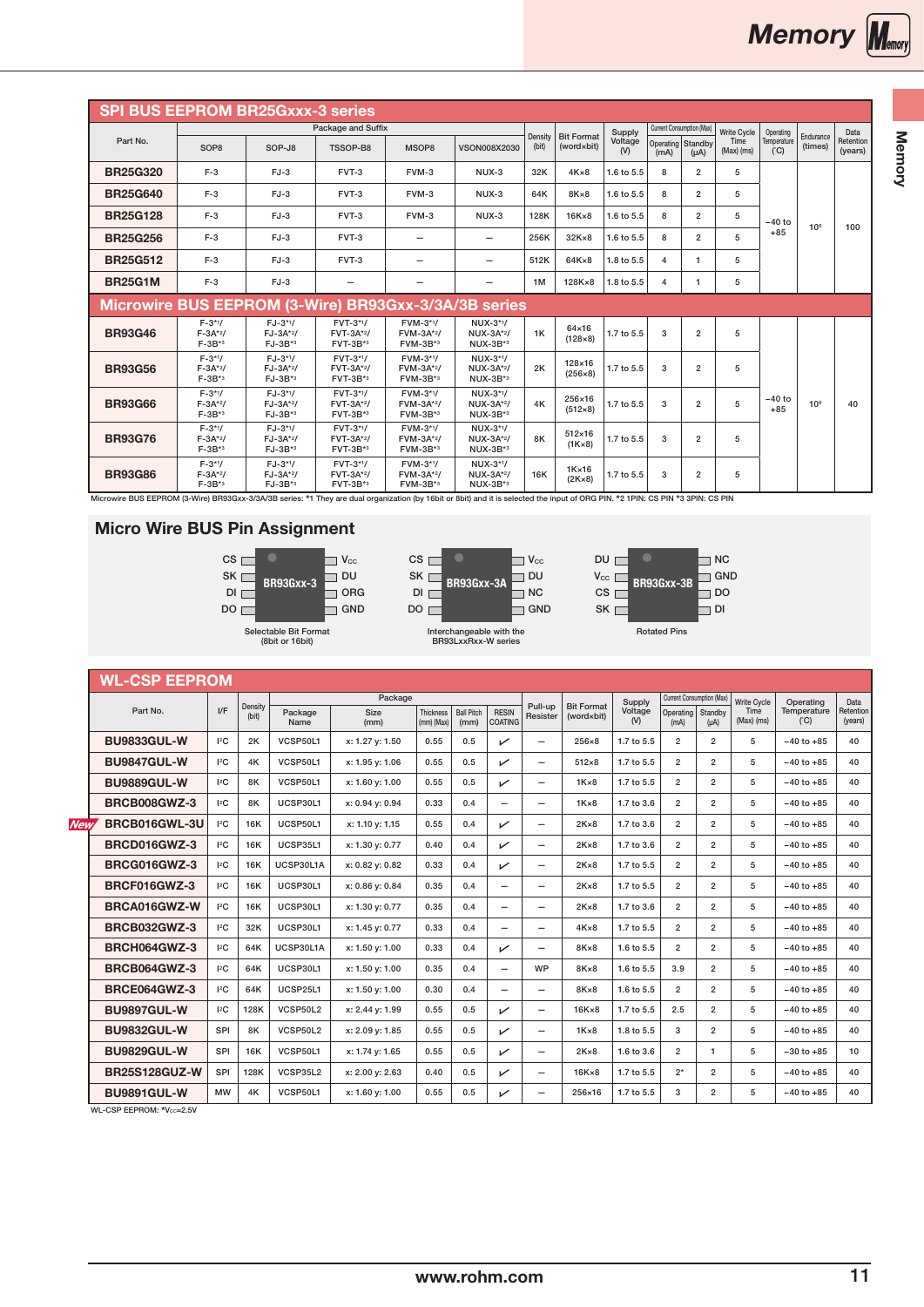<span id="page-3-0"></span>

## Standard EEPROM

#### Plug & Play EEPROM For Memory Modules Package and Suffix

| Part No.       |                            | Package and Suffix | <b>Bit Format</b> | Supply Voltage          | <b>Clock</b><br>Freauencv | <b>Write Cycle</b><br>Time | Endurance       | Data Retention | <b>Write Protect</b>                                |
|----------------|----------------------------|--------------------|-------------------|-------------------------|---------------------------|----------------------------|-----------------|----------------|-----------------------------------------------------|
|                | TSSOP-B8                   | VSON008X2030       | (word×bit)        |                         | (kHz)                     | (ms)                       | (times)         | (years)        |                                                     |
| <b>BR34L02</b> | FVT-W<br>-                 |                    | 256×8             | 1.7 to 5.5              | 100*1/400*2               |                            | 106             | 40             | Onetime ROM write protect                           |
| <b>BR34E02</b> | FVT-3/FVT-W<br>NUX-3/NUX-W |                    | 256×8             | .7 to 5.5/<br>.7 to 3.6 | 400                       |                            | 10 <sup>6</sup> | 40             | Settable write protect<br>Onetime ROM write protect |

# Plug & Play EEPROM For Memory Modules: \*1 Vcc=1.7 to 5.5V \*2 Vcc=2.5 to 5.5V

| Plug & Play EEPROM For Display |                                                 |        |         |                                                     |                        |            |                                |                                    |                        |                   |                           |                            |
|--------------------------------|-------------------------------------------------|--------|---------|-----------------------------------------------------|------------------------|------------|--------------------------------|------------------------------------|------------------------|-------------------|---------------------------|----------------------------|
| Part No.                       |                                                 |        |         | Package and Suffix                                  |                        |            |                                | <b>Function Descriptions</b>       | <b>Bit Format</b>      | Supply<br>Voltage | <b>Clock</b><br>Frequency | <b>Write Cycle</b><br>Time |
|                                | SOP <sub>8</sub>                                | SOP-J8 | SSOP-B8 | SOP <sub>14</sub>                                   |                        |            | SSOP-B14 SSOP-B16 VSON008X2030 |                                    | (word×bit)             | $o$               | (MHz)                     | (ms)                       |
| <b>BR24C21</b>                 | <b>FV</b><br><b>FJ</b><br>-<br>-<br>-<br>-      |        |         |                                                     |                        |            |                                | Supports DDC1/DDC2<br>for displays | $128\times8$           | $2.5$ to $5.5$    | 100/400                   | 10                         |
| <b>BU9882</b>                  | F-W<br>FV-W<br>-<br>-                           |        |         | Dual-port type compatible<br>with DDC2 for displays | $128\times8\times2$ ch | 2.5 to 5.5 | 100/400                        | 10                                 |                        |                   |                           |                            |
| <b>BU9883</b>                  | FV-W<br>-<br>-<br>-<br>$\overline{\phantom{a}}$ |        | -       | 2Kbit×3ch EEPROM<br>for HDMI ports                  | $256\times8\times3$ ch | 3.0 to 5.5 | 400                            | 5                                  |                        |                   |                           |                            |
| <b>BU99022</b>                 | -<br>-<br>-<br>-                                |        |         |                                                     |                        |            | NUX-3                          | 2Kbit×2ch type                     | $256\times8\times2$ ch | 1.7 to 5.5        | 400                       | 5                          |

#### Automotive EEPROM

|            | 125°C Operation I <sup>2</sup> C BUS EEPROM (2-Wire) BR24Hxxx-5AC series |                  |        |                         |          |                          |                          |                    |                |                           |                   |                                  |                                                   |                          |                 |                      |                                    |                     |
|------------|--------------------------------------------------------------------------|------------------|--------|-------------------------|----------|--------------------------|--------------------------|--------------------|----------------|---------------------------|-------------------|----------------------------------|---------------------------------------------------|--------------------------|-----------------|----------------------|------------------------------------|---------------------|
|            | Part No.                                                                 |                  |        | Package and Suffix      |          |                          |                          | Density Bit Format |                | Supply<br>Voltage         |                   | Current Consumption (Max)        | Write Cycle<br>Time                               | Operating<br>Temperature | Endurance       | Data<br>Retention    | ComfySIL™<br>Functional            | Automotive<br>Grade |
|            |                                                                          | SOP <sub>8</sub> | SOP-J8 | <b>TSSOP-B8 MSOP8</b>   |          | VSON008X2030             | VSON08AX2030             | (bit)              | (word×bit)     | (V)                       | (mA)              | Operating Standby<br>$(\mu A)$   | (Max) (ms)                                        | (C)                      | (times)         | (years)              | Safety*1                           | AEC-Q100            |
| New        | <b>BR24H01</b>                                                           | F-5AC            | FJ-5AC | FVT-5AC FVM-5AC         |          | $\overline{\phantom{a}}$ | ANUX-5AC                 | 1K                 | $128\times8$   | 1.7 to 5.5                | 1.7               | 10                               | 3.5                                               |                          |                 |                      | <b>FSs</b>                         |                     |
| New        | <b>BR24H02</b>                                                           | F-5AC            | FJ-5AC | FVT-5AC FVM-5AC         |          | $\qquad \qquad -$        | ANUX-5AC                 | 2K                 | 256×8          | 1.7 to 5.5                | 1.7               | 10                               | 3.5                                               |                          |                 |                      | FSs                                |                     |
| New        | <b>BR24H04</b>                                                           | F-5AC            | FJ-5AC | FVT-5AC FVM-5AC         |          | $\qquad \qquad -$        | ANUX-5AC                 | 4K                 | $512\times8$   | 1.7 to 5.5                | 1.7               | 10                               | 3.5                                               |                          |                 |                      | <b>FSs</b>                         |                     |
| <b>New</b> | <b>BR24H08</b>                                                           | F-5AC            | FJ-5AC | <b>FVT-5AC FVM-5AC</b>  |          | $\overline{\phantom{0}}$ | ANUX-5AC                 | 8K                 | $1K \times 8$  | 1.7 to 5.5                | 1.7               | 10                               | 3.5                                               |                          |                 |                      | <b>FSs</b>                         |                     |
| <b>New</b> | <b>BR24H16</b>                                                           | F-5AC            | FJ-5AC | FVT-5AC FVM-5AC         |          | $\overline{\phantom{0}}$ | ANUX-5AC                 | 16K                | $2K \times 8$  | 1.7 to 5.5                | 1.7               | 10                               | 3.5                                               | $-40$ to                 | $4 \times 10^6$ | 100                  | FSs                                | <b>YES</b>          |
|            | <b>BR24H32</b>                                                           | F-5AC            | FJ-5AC | FVT-5AC FVM-5AC NUX-5AC |          |                          |                          | 32K                | $4K \times 8$  | 1.7 to 5.5                | 1.7               | 10                               | 3.5                                               | $+125$                   |                 |                      | <b>FSs</b>                         |                     |
| <b>New</b> | <b>BR24H64</b>                                                           | F-5AC            | FJ-5AC | FVT-5AC FVM-5AC NUX-5AC |          |                          | $\qquad \qquad -$        | 64K                | 8K×8           | 1.7 to 5.5                | 1.7               | 10                               | 3.5                                               |                          |                 |                      | <b>FSs</b>                         |                     |
|            | <b>BR24H128</b>                                                          | F-5AC            | FJ-5AC | FVT-5AC FVM-5AC         |          | NUX-5AC                  | $\qquad \qquad -$        | 128K               | $16K \times 8$ | 1.7 to 5.5                | 1.7               | 10                               | 3.5                                               |                          |                 |                      | <b>FSs</b>                         |                     |
|            | <b>BR24H256</b>                                                          | F-5AC            | FJ-5AC | FVT-5AC FVM-5AC         |          | NUX-5AC                  | $\overline{\phantom{0}}$ | 256K               | $32K \times 8$ | 1.7 to 5.5                | 1.7               | 10                               | 3.5                                               |                          |                 |                      | <b>FSs</b>                         |                     |
| <b>New</b> | <b>BR24H1M</b>                                                           | F-5AC            |        | FJ-5AC FVT-5AC          |          |                          |                          | 1M                 |                | 128K×8 2.5 to 5.5         | 3                 | 20                               | 3.5                                               |                          |                 |                      | <b>FSs</b>                         |                     |
|            | 105°C Operation I <sup>2</sup> C BUS EEPROM (2-Wire) BR24Axx-WM series   |                  |        |                         |          |                          |                          |                    |                |                           |                   |                                  |                                                   |                          |                 |                      |                                    |                     |
|            |                                                                          |                  |        | Package and Suffix      |          |                          | Density                  | <b>Bit Format</b>  |                | Supply                    |                   | <b>Current Consumption (Max)</b> | <b>Write Cycle</b>                                | Operating                | Endurance       | Data                 | ComfySIL™                          | Automotive          |
|            | Part No.                                                                 | SOP <sub>8</sub> |        | SOP-J8                  |          | MSOP8                    | (bit)                    | (word×bit)         |                | Voltage<br>$(V)$          | Operating<br>(mA) | Standby<br>$(\mu A)$             | Time<br>$(Max)$ (ms)                              | Temperature<br>(C)       | (times)         | Retention<br>(years) | Functional<br>Safety*1             | Grade<br>AEC-Q100   |
|            | <b>BR24A01A</b>                                                          | F-WM             |        | FJ-WM                   |          |                          | 1K                       | $128\times8$       |                | 2.5 to 5.5                | 2                 | $\overline{2}$                   | 5                                                 |                          |                 |                      | FSs                                |                     |
|            | <b>BR24A02</b>                                                           | F-WM             |        | FJ-WM                   |          | FVM-WM                   | 2K                       | $256\times8$       |                | 2.5 to 5.5                | $\overline{2}$    | $\overline{2}$                   | 5                                                 |                          |                 |                      | FSs                                |                     |
|            | <b>BR24A04</b>                                                           | F-WM             |        | FJ-WM                   |          |                          | 4K                       | $512\times8$       |                | 2.5 to 5.5                | $\overline{2}$    | $\overline{2}$                   | 5                                                 |                          |                 |                      | FSs                                |                     |
|            | <b>BR24A08</b>                                                           | F-WM             |        | FJ-WM                   |          |                          | 8K                       | $1K \times 8$      |                | 2.5 to 5.5                | $\overline{2}$    | $\overline{2}$                   | 5                                                 | $-40$ to<br>$+105$       | 10 <sup>6</sup> | 40                   | <b>FSs</b>                         | <b>YES</b>          |
|            | <b>BR24A16</b>                                                           | F-WM             |        | FJ-WM                   |          |                          | 16K                      | $2K \times 8$      |                | 2.5 to 5.5                | $\overline{2}$    | $\overline{2}$                   | 5                                                 |                          |                 |                      | <b>FSs</b>                         |                     |
|            | <b>BR24A32</b>                                                           | F-WM             |        |                         |          |                          | 32K                      | $4K \times 8$      |                | 2.5 to 5.5                | 3                 | $\overline{2}$                   | 5                                                 |                          |                 |                      | <b>FSs</b>                         |                     |
|            | <b>BR24A64</b>                                                           | F-WM             |        |                         |          |                          | 64K                      | 8K×8               |                | 2.5 to 5.5                | 3                 | $\overline{2}$                   | 5                                                 |                          |                 |                      | <b>FSs</b>                         |                     |
|            | 85°C Operation I <sup>2</sup> C BUS EEPROM (2-Wire)                      |                  |        |                         |          |                          |                          |                    |                | <b>BR24Txx-3AM series</b> |                   |                                  |                                                   |                          |                 |                      |                                    |                     |
|            | Part No.                                                                 |                  |        | Package and Suffix      |          |                          | Density                  | <b>Bit Format</b>  |                | Supply<br>Voltage         |                   | <b>Current Consumption (Max)</b> | Write Cycle                                       | Operating                | Endurance       | Data<br>Retention    | ComfySIL™<br>Functional            | Automotive<br>Grade |
|            |                                                                          | SOP <sub>8</sub> |        | SOP-J8                  |          | TSSOP-B8                 | (bit)                    | (word×bit)         |                | $(V)$                     | Operating<br>(mA) | Standby<br>$(\mu A)$             | Time<br>(Max) (ms)                                | Temperature<br>(C)       | (times)         | (years)              | Safety*1                           | AEC-Q100            |
|            | <b>BR24T512</b>                                                          | F-3AM            |        | FJ-3AM                  |          | FVT-3AM                  | 512K                     | 64K×8              |                | 1.7 to 5.5                | 4.5               | 3                                | 5                                                 | –40 to                   | 10 <sup>6</sup> | 40                   | FSs                                | <b>YES</b>          |
|            | <b>BR24T1M</b>                                                           | F-3AM            |        | FJ-3AM                  |          | $\qquad \qquad -$        | 1M                       | 128K×8             |                | 1.7 to 5.5                | 4.5               | 3                                | 5                                                 | $+85$                    |                 |                      | <b>FSs</b>                         |                     |
|            | 125°C Operation Microwire BUS EEPROM (3-Wire) BR93Hxx-2C series          |                  |        |                         |          |                          |                          |                    |                |                           |                   |                                  |                                                   |                          |                 |                      |                                    |                     |
|            | Part No.                                                                 |                  |        | Package and Suffix      |          |                          | Density                  | <b>Bit Format</b>  |                | Supply<br>Voltage         |                   | <b>Current Consumption (Max)</b> | <b>Write Cycle</b><br>Time                        | Operating<br>Temperature | Endurance       | Data<br>Retention    | ComfySIL™<br>Functional            | Automotive<br>Grade |
|            |                                                                          | SOP <sub>8</sub> | SOP-J8 |                         | TSSOP-B8 | MSOP8                    | (bit)                    | (word×bit)         |                | $($ V $)$                 | Operating<br>(mA) | Standby<br>$(\mu A)$             | $(Max)$ (ms)                                      | (C)                      | (times)         | (years)              | Safety*1                           | AEC-Q100            |
|            | <b>BR93H46</b>                                                           | RF-2C            | RFJ-2C |                         | RFVT-2C  | RFVM-2C                  | 1K                       | 64×16              |                | 2.5 to 5.5                | 3                 | 10                               | 4                                                 |                          |                 |                      | <b>FSs</b>                         |                     |
|            | <b>BR93H56</b>                                                           | RF-2C            | RFJ-2C |                         | RFVT-2C  | RFVM-2C                  | 2K                       | 128×16             |                | 2.5 to 5.5                | 3                 | 10                               | 4                                                 |                          |                 |                      | <b>FSs</b>                         |                     |
|            | <b>BR93H66</b>                                                           | RF-2C            | RFJ-2C |                         | RFVT-2C  | RFVM-2C                  | 4K                       | 256×16             |                | 2.5 to 5.5                | 3                 | 10                               | $\overline{4}$                                    | $-40$ to<br>$+125$       | 10 <sup>6</sup> | 100                  | FSs                                | <b>YES</b>          |
|            | <b>BR93H76</b>                                                           | RF-2C            | RFJ-2C |                         | RFVT-2C  | RFVM-2C                  | 8K                       | $512\times16$      |                | 2.5 to 5.5                | 3                 | 10                               | 4                                                 |                          |                 |                      | <b>FSs</b>                         |                     |
|            | <b>BR93H86</b>                                                           | RF-2C            | RFJ-2C |                         | RFVT-2C  | RFVM-2C                  | 16K                      | $1K \times 16$     |                | 2.5 to 5.5                | 3                 | 10                               | $\overline{4}$                                    |                          |                 |                      | <b>FSs</b>                         |                     |
|            | 105°C Operation Microwire BUS EEPROM (3-Wire) BR93Axx-WM series          |                  |        |                         |          |                          |                          |                    |                |                           |                   |                                  |                                                   |                          |                 |                      |                                    |                     |
|            | Part No.                                                                 |                  |        | Package and Suffix      |          |                          | Density                  | <b>Bit Format</b>  |                | Supply<br>Voltage         |                   |                                  | Current Consumption (Max)   Write Cycle  <br>Time | Operating<br>Temperature | Endurance       | Data<br>Retention    | ComfySIL™ Automotive<br>Functional | Grade               |
|            |                                                                          | SOP <sub>8</sub> | SOP-J8 |                         | TSSOP-B8 | MSOP8                    | (bit)                    | (word×bit)         |                | (V)                       | (mA)              | Operating   Standby<br>$(\mu A)$ | (Max) (ms)                                        | (C)                      | (times)         | (years)              | Safety <sup>*1</sup>               | AEC-Q100            |
|            | <b>BR93A46</b>                                                           | RF-WM            | RFJ-WM |                         |          | RFVT-WM RFVM-WM          | 1K                       | 64×16              |                | 2.5 to 5.5                | 3                 | 2                                | 5                                                 |                          |                 |                      | FSs                                |                     |
|            | <b>BR93A56</b>                                                           | RF-WM            | RFJ-WM |                         |          | RFVT-WM RFVM-WM          | 2K                       | 128×16             |                | 2.5 to 5.5                | 3                 | $\overline{2}$                   | 5                                                 |                          |                 |                      | <b>FSs</b>                         |                     |
|            | <b>BR93A66</b>                                                           | RF-WM            | RFJ-WM |                         |          | RFVT-WM RFVM-WM          | 4K                       | 256×16             |                | 2.5 to 5.5                | 3                 | $\overline{2}$                   | 5                                                 | $-40$ to<br>$+105$       | 10 <sup>6</sup> | 40                   | <b>FSs</b>                         | <b>YES</b>          |
|            | <b>BR93A76</b>                                                           | RF-WM            | RFJ-WM |                         |          | RFVT-WM RFVM-WM          | 8K                       | $512\times16$      |                | 2.5 to 5.5                | 3                 | $\overline{2}$                   | 5                                                 |                          |                 |                      | <b>FSs</b>                         |                     |
|            | <b>BR93A86</b>                                                           | RF-WM            | RFJ-WM |                         |          | RFVT-WM RFVM-WM          | 16K                      | $1K \times 16$     |                | 2.5 to 5.5                | 3                 | $\overline{2}$                   | 5                                                 |                          |                 |                      | <b>FSs</b>                         |                     |

◎ComfySILTM is a trademark or a registered trademark of ROHM Co., Ltd. \*1 For more information about "ComfySILTM Functional Safety", please refer to the of the cover.